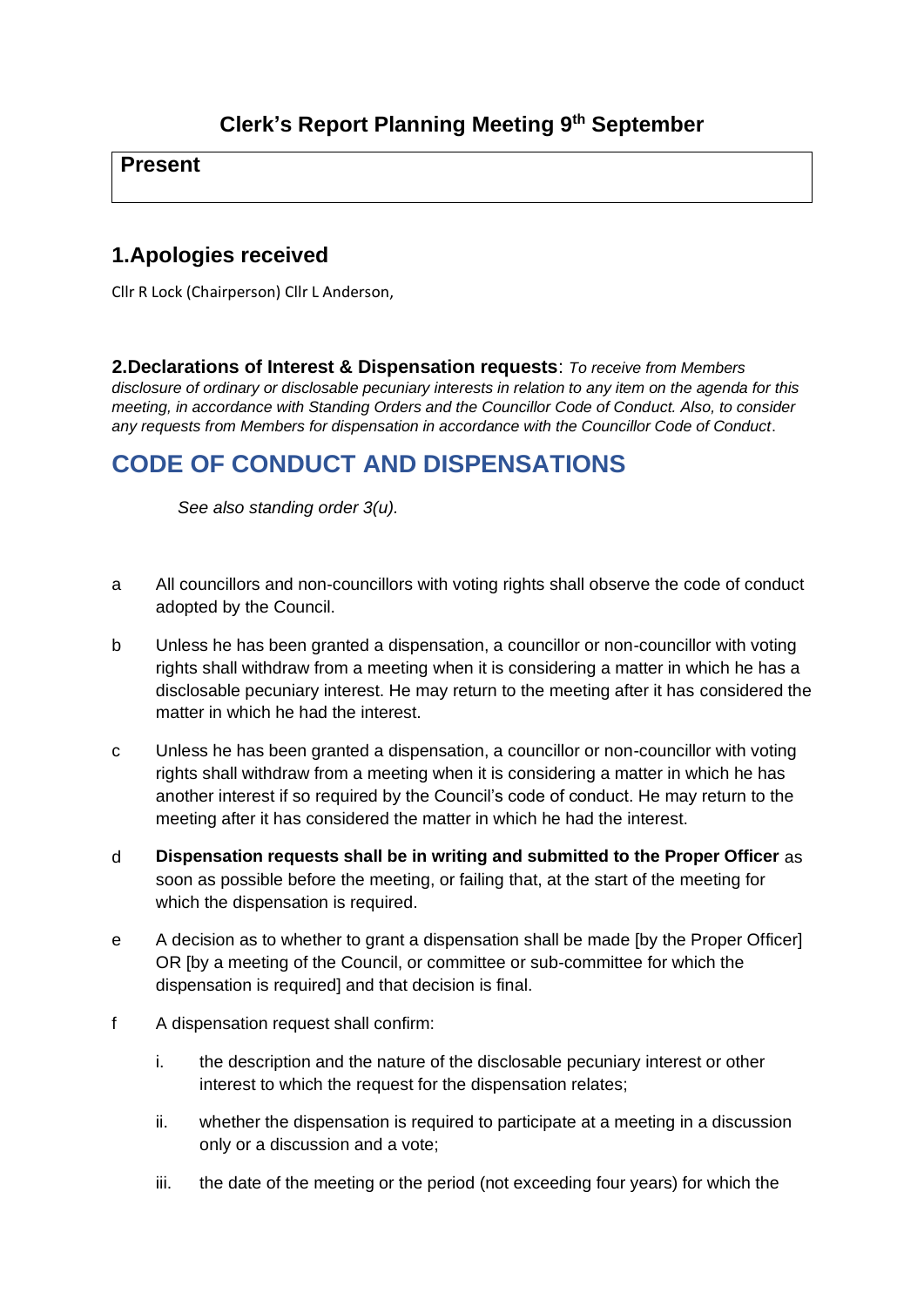dispensation is sought; and

- iv. an explanation as to why the dispensation is sought.
- g Subject to standing orders 13(d) and (f), a dispensation request shall be considered [by the Proper Officer before the meeting or, if this is not possible, at the start of the meeting for which the dispensation is required] OR [at the beginning of the meeting of the Council, or committee or sub-committee for which the dispensation is required].
- **h A dispensation may be granted in accordance with standing order 13(e) if having regard to all relevant circumstances any of the following apply:**
	- **i. without the dispensation the number of persons prohibited from participating in the particular business would be so great a proportion of the meeting transacting the business as to impede the transaction of the business;**
	- **ii. granting the dispensation is in the interests of persons living in the Council's area; or**
	- **iii. it is otherwise appropriate to grant a dispensation.**

**Three Councillors have declared on their Register of Interests they are members of the Tutbury Parish Charities. All members who are Trustees of the Charities need to confirm this in writing on their Register of Interests. This is not a pecuniary interest. The council can grant a dispensation in the meeting to these members to participate in the discussion for this application if there is not sufficient number of members to make a decision on this application.**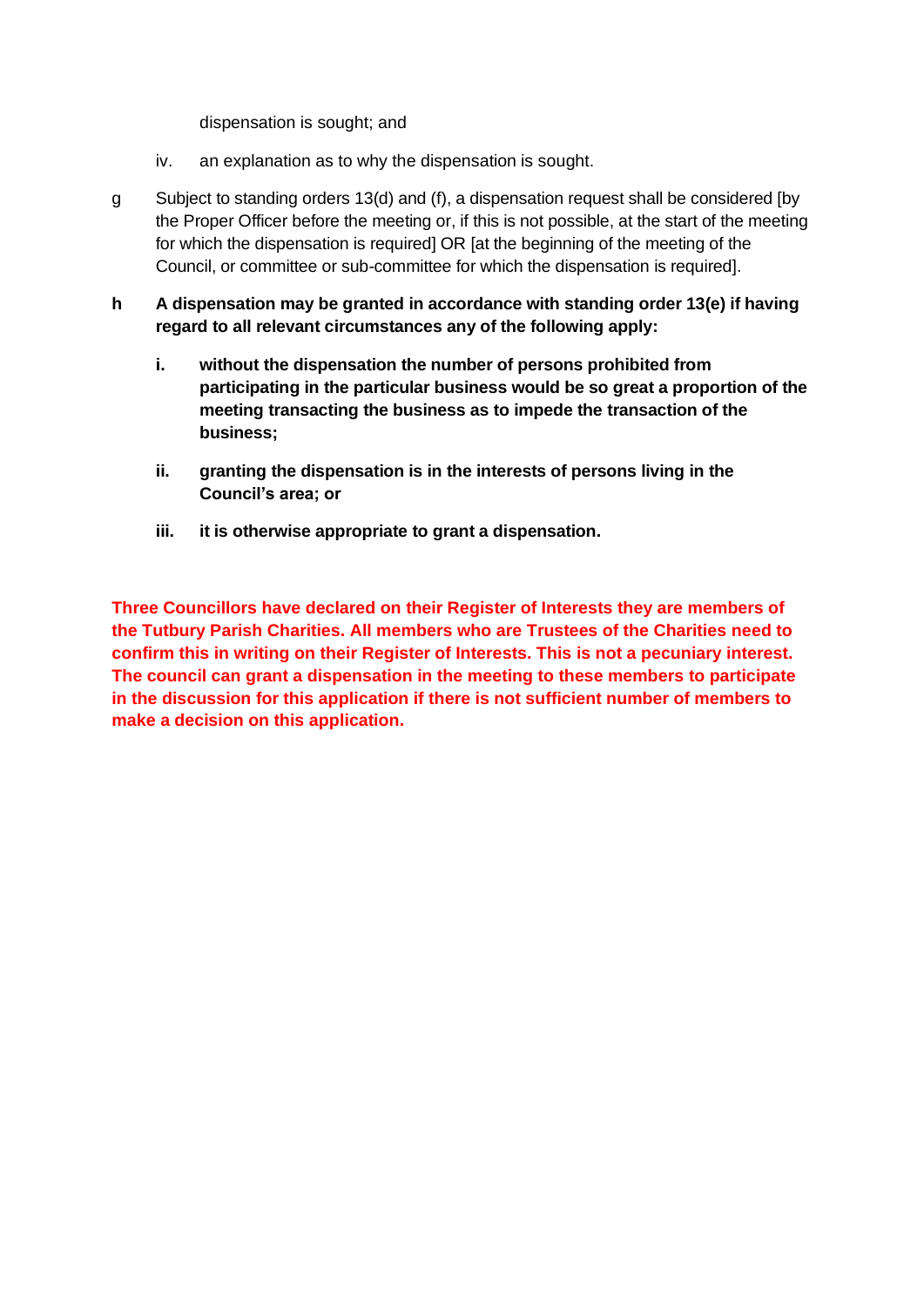## **3. Public Participation**

# **4.Recent Applications**

#### **P/2019/01025 &** : **P/2019/00962**

Listed Building application for the erection of an extension to existing building to form dwelling including use of first floor above garage as bedroom, and re-open bricked up opening in front wall as pedestrian access

Land to the West of Charity House, Duke Street, Tutbury, Staffordshire.

#### **Decision**

#### **P/2019/00588**

Demolition of existing club house and changing rooms, erection of a single storey clubhouse (amended description)

Tutbury Cricket Ground

Mill Site

Bridge Street

**Tutbury** 

Staffordshire

DE13 9LZ

**Decision**